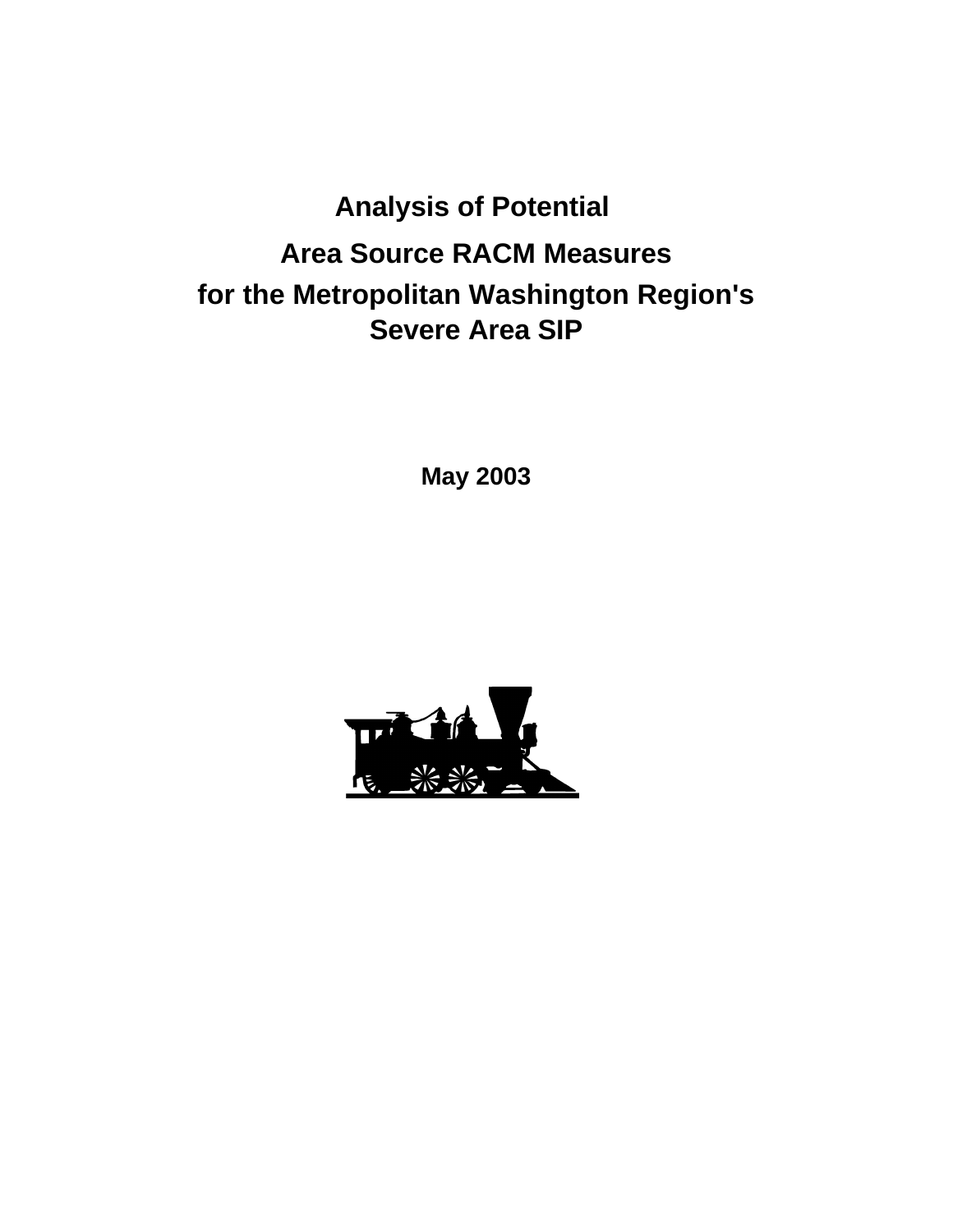| DRAFT Potential Area RACM Measures for the Metropolitan Washington Region |                                                                     |                                                                                                                                                            |             |                                           |  |
|---------------------------------------------------------------------------|---------------------------------------------------------------------|------------------------------------------------------------------------------------------------------------------------------------------------------------|-------------|-------------------------------------------|--|
| <b>Identifier</b>                                                         | <b>Measure Name</b>                                                 | <b>Definition</b>                                                                                                                                          | <b>RACM</b> | <b>Reason</b>                             |  |
| <b>B1</b>                                                                 | <b>Bakeries</b>                                                     | Adopt SCAQMD Rule 1153: Commercial Bakery Ovens                                                                                                            | <b>No</b>   | Would not deliver<br>benefits by May 2004 |  |
| C <sub>1</sub>                                                            | Episodic limits on asphalt paving and traffic<br>marking activities | Prohibit road paving and traffic marking on ozone action days                                                                                              | Possible    |                                           |  |
| C <sub>2</sub>                                                            | Low-Emission Asphalt                                                | Adopt SCAQMD Rules 1108: Cutback Asphalt (less than 0.5% VOC evaporating at<br>260F) and 1108.1: Emulsified Asphalt (less than 3% VOC evaporating at 260F) | No          | De minimis                                |  |
| F1                                                                        | Low-Emission Water Heaters                                          | Adopt SCAQMD Rule 1121: Control of NOx from Residential Type Natural Gas Fired<br><b>Water Heaters</b>                                                     | <b>No</b>   | Would not deliver<br>benefits by May 2004 |  |
| F <sub>2</sub>                                                            | Low-Emission Furnaces                                               | Adopt SCAQMD Rule 1111: NOx Emissions from Natural Gas Fired, Fan-Type Central<br>Furnaces (no more than 40 nanograms of NOx per joule of useful heat)     | <b>No</b>   | Would not deliver<br>benefits by May 2004 |  |
| L1                                                                        | Control Locomotive Idling                                           | Seek voluntary agreement or implement regulations to reduce idling of locomotives at<br>switchyards through installation of APUs or other methods          | Possible    |                                           |  |
| L2                                                                        | Retrofit/Repower Locomotives                                        | Provide financial incentives to retrofit or repower locomotives operating in the<br>nonattainment area for cleaner burning diesel or alternative fuels     | No          | Would not deliver<br>benefits by May 2004 |  |
| O <sub>1</sub>                                                            | Open Burning                                                        | Eliminate open burning in counties adjacent to nonattainment area                                                                                          | No          | Would not deliver<br>benefits by May 2004 |  |
| P <sub>1</sub>                                                            | Reduced Emissions from Petroleum Storage<br>Tanks                   | Adopt SCAQMD Rule 1178: Further Reductions of VOC Emissions from Storage Tanks<br>at Petroleum Facilities                                                  | <b>No</b>   | Would not deliver<br>benefits by May 2004 |  |
| X1                                                                        | Implement OTC Beyond Nonattainment Area                             | Take credit for reductions due to implementation of OTC measures beyond<br>nonattainment area                                                              | <b>No</b>   | No creditable emission<br>reductions      |  |
| X <sub>2</sub>                                                            | Episodic controls on pesticide application                          | Prohibit application of pesticides on forecasted ozone exceedance days                                                                                     | <b>No</b>   | Substantial adverse<br>impacts            |  |
| X3                                                                        | Enhanced enforcement                                                | Enhance enforcement of existing area source regulations                                                                                                    | No          | Would not deliver<br>benefits by May 2004 |  |
| X4                                                                        | Implement VOC RACT Beyond Nonattainment<br>Area                     | Take credit for reductions due to implementation of VOC RACT rules beyond<br>nonattainment area                                                            | <b>No</b>   | No creditable emission<br>reductions      |  |
| X <sub>5</sub>                                                            | Implement NOx RACT Beyond Nonattainment<br>Area                     | Take credit for reductions due to implementation of NOx RACT rules beyond<br>nonattainment area                                                            | <b>No</b>   | No creditable emission<br>reductions      |  |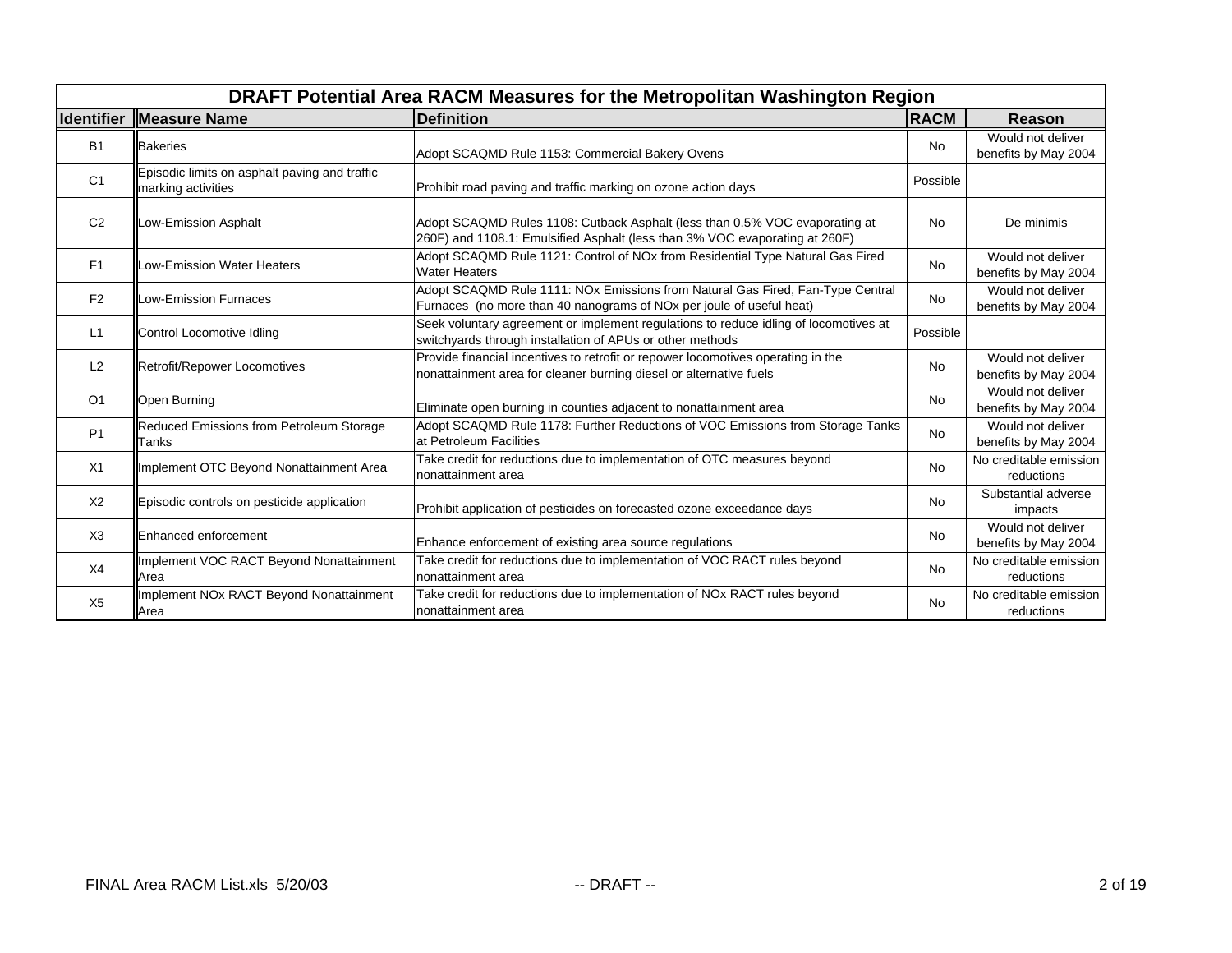| <b>Explanation of "Identifier" Field</b> |                                  |  |  |
|------------------------------------------|----------------------------------|--|--|
| <b>Abbreviation</b>                      | <b>Explanation</b>               |  |  |
|                                          | Airports                         |  |  |
| R                                        | <b>Commercial Businesses</b>     |  |  |
| C                                        | <b>Coatings and Solvents</b>     |  |  |
| F                                        | <b>Fuel Consumption</b>          |  |  |
|                                          | Locomotives                      |  |  |
|                                          | Open Burning/Fires               |  |  |
|                                          | Petroleum Storage or Transport   |  |  |
|                                          | <b>Other/Multiple Categories</b> |  |  |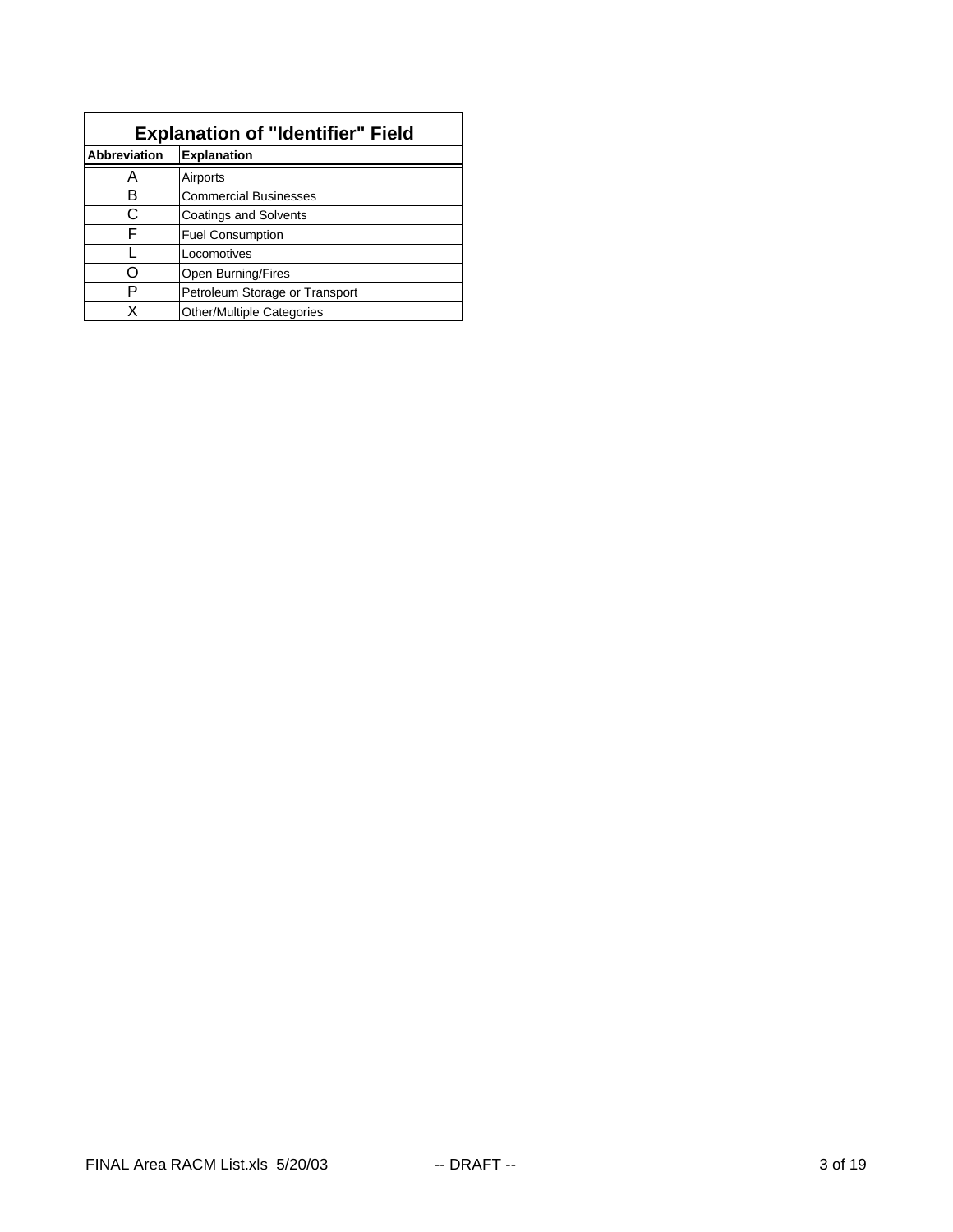# Measure B1: Bakeries

| <b>Measure Number:</b><br><b>Measure Name:</b> | B <sub>1</sub><br><b>Bakeries</b> | Description:<br>Adopt SCAQMD Rule 1153: Commercial Bakery Ovens                            |
|------------------------------------------------|-----------------------------------|--------------------------------------------------------------------------------------------|
| <b>RACM Determination:</b><br>Reason:          | <b>No</b>                         | Would not deliver benefits by May 2004                                                     |
| <b>Criterion Summary</b>                       |                                   | <b>Issues</b>                                                                              |
| Year of First Benefits                         | $2005+$                           | This measure would affect not only large bakeries categorized as                           |
| Enforceable                                    | Yes                               | stationary sources, but also many smaller bakeries classified as area                      |
| <b>Economically Feasible</b>                   | N/A                               | sources. As such, this measure has to potential to financially impact<br>small businesses. |
| <b>Technologically Feasible</b>                | Yes                               |                                                                                            |
| Adverse Impacts                                | N/A                               | This measure would require state regulation. All three states require                      |
| Intensive or Costly Effort                     | No.                               | well over 12 months to develop, pass, and require compliance with a<br>regulation.         |
| <b>Estimated Cost</b>                          | N/A                               |                                                                                            |
| <b>Estimated Reductions</b>                    | N/A                               |                                                                                            |
|                                                |                                   |                                                                                            |

### **Summary Analysis**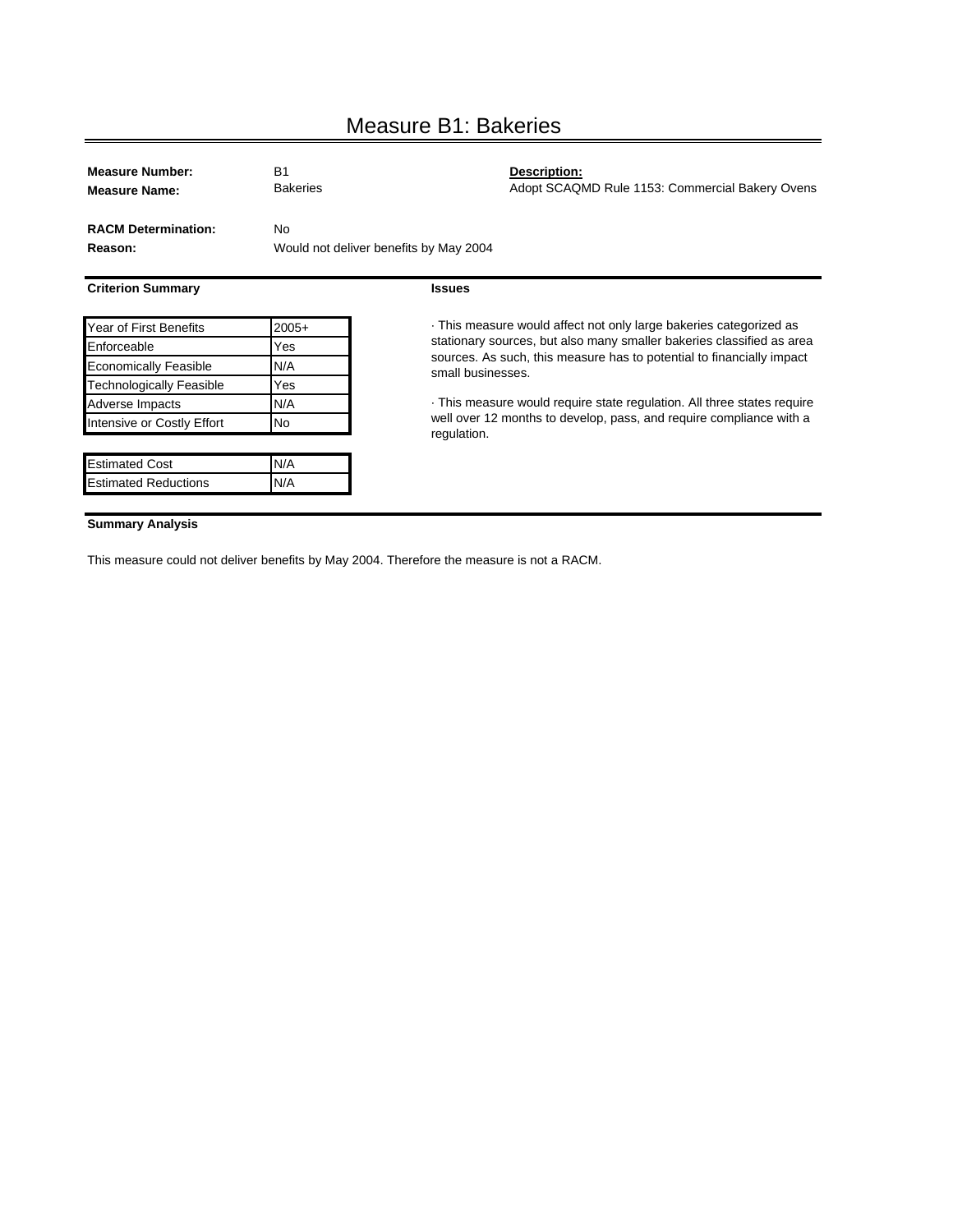### **Measure C1: Episodic limits on asphalt paving and traffic marking activities**

**Issues**

**County** 

or county employees.

**Measure Name:**

**Measure Number:** C1 **Description:** C1 Episodic limits on asphalt paving and traffic marking activities

days for weather-related reasons, e.g. rain

Prohibit road paving and traffic marking on ozone action days

· This measure is already implemented by MDOT and Montgomery

· This measure would have a limited impact on the private sector, as most of these actions are maintenance activities performed by state

· Because private parties generally do not pave or mark roads, this could be enforced through state and county commitments

· Activities limited by this measure already do not occur on certain

**RACM Determination:** Possible **Reason:**

### **Criterion Summary**

| <b>Year of First Benefits</b>   | 2004      |
|---------------------------------|-----------|
| Enforceable                     | Yes       |
| <b>Economically Feasible</b>    | Yes       |
| <b>Technologically Feasible</b> | Yes       |
| Adverse Impacts                 | <b>No</b> |
| Intensive or Costly Effort      | No        |
|                                 |           |

| Estimated Cost (\$/ton VOC)       | - \$ | 3.163 |
|-----------------------------------|------|-------|
| <b>Estimated Reductions (VOC)</b> | 2.91 |       |

### **Assumptions**

· The 2005 area source controlled inventory in the severe area SIP predicts the following VOC emissions:

- · 3.687 tpd traffic markings
- · 0.025 tpd asphalt paving
- · Asphalt paving emissions are de minimis.
- · Consistent with source inventory, use population as a proxy for growth in traffic markings
- · From cooperative forecasts, regional population in 2005 will be 101.2% of 2004 population
- · Assume 80% rule compliance
- · The region averaged 6.3 Code Red Ozone Action Days per year from 2000-2002
- · Assume 50% of traffic marking requires payment to a contractor for days lost to weather

· From Transportation Research Board's National Cooperative Highway Research Program (NCHRP) Synthesis 306, "Long Term Pavement Marking Practices", Appendix C, in the year 2000:

- · Virginia DOT spent an average of \$622 per centerline mile in annual pavement marking expenditures
- · Virginia DOT marked 38,410 centerline miles
- · Maryland DOT spent an average of \$3,890 per centerline mile in annual pavement marking expenditures
- · Maryland DOT marked 5,142 centerline miles
- · No data was available for the District of Columbia, so calculate costs for MD and VA only
- · Assume the proportional of traffic marking activities on urban vs rural roads is the same as proportion of overall centerline miles

· From FHWA Highway Statistics 2001, Table HM-10, total public road length in urban areas is as follows:

- · Virginia: 27% urban
- · Maryland: 47% urban
- · District: 100% urban
- · Allocate road length to the MSA by % of urban population
- · All counties in MWAQC region are zoned "metro" (urban) by US Dept of Agriculture Economic Research Service
	- · In Virginia, MWAQC counties make up 31% of the statewide metropolitan population
	- · In Maryland, MWAQC counties make up 42% of the statewide metropolitan population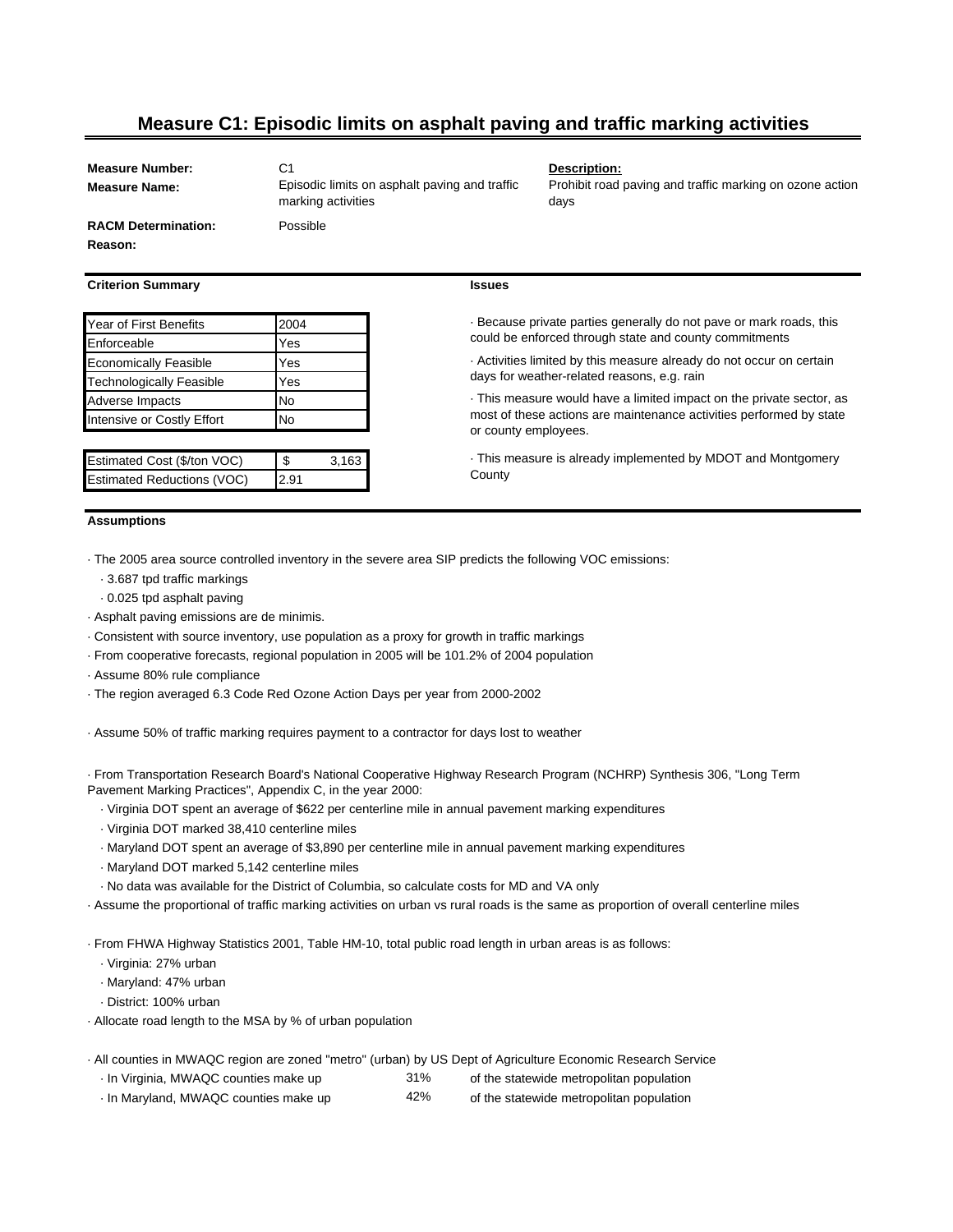· BLS Producer Price Index for Construction of Highways and Streets was:

· 1997 year end: 124.6

· 2000 year end: 136.5

· 2002 year end (preliminary): 133.7

· Use straight-line extrapolation from 1997-2002 to project a value for 2004: 137.3

### **Emission Reductions: Traffic Markings**

Total Reductions = (3.687 tpd \* 80% compliance) / 101.2% *Total Reductions = 2.91 tpd VOC*

### **Cost Effectiveness**

```
Annual VA Traffic Marking \$ = \$622 / mile * 38,410 miles * 27% of miles urban * 31% of urban population in Washington region *
  Annual VA Traffic Marking \$ = \$ 2,011,398
 Annual MD Traffic Marking $ = $3,890 / mile * 5,142 miles * 47% of miles urban * 42% of urban population in Washington region *Annual MD Traffic Marking \$ = \$ 3,971,611
       Daily Weather Payment = ($2,011,398 + $3,971,611) * 50% require payment / 365 days per year
      Daily Weather Payment = $ 8,196
          Annual Expenditure= $8,196 per day * 6.3 Code Red OAD
          Annual Expenditure= $ 51,634
VOC Reductions Excluding DC= (3.687 - 0.403) tpd * 80% compliance / 101.4% growth
VOC Reductions Excluding DC= 2.59
    Cost-effectiveness ($/ton) = $51,634 / (tons per day * 6.3 Code Red Ozone Action Days)
    Cost-effectiveness (VOC) = $ 3,163
                              (137.3/136.5) inflation adustment
                              (137.3/136.5) inflation adustment
```
### **Summary Analysis**

When the considered as a group, the benefits from the possible control measures do not meet the 8.8 tpd NOx or 34.0 tpd VOC threshold necessary for RACM. Therefore this measure is not a RACM.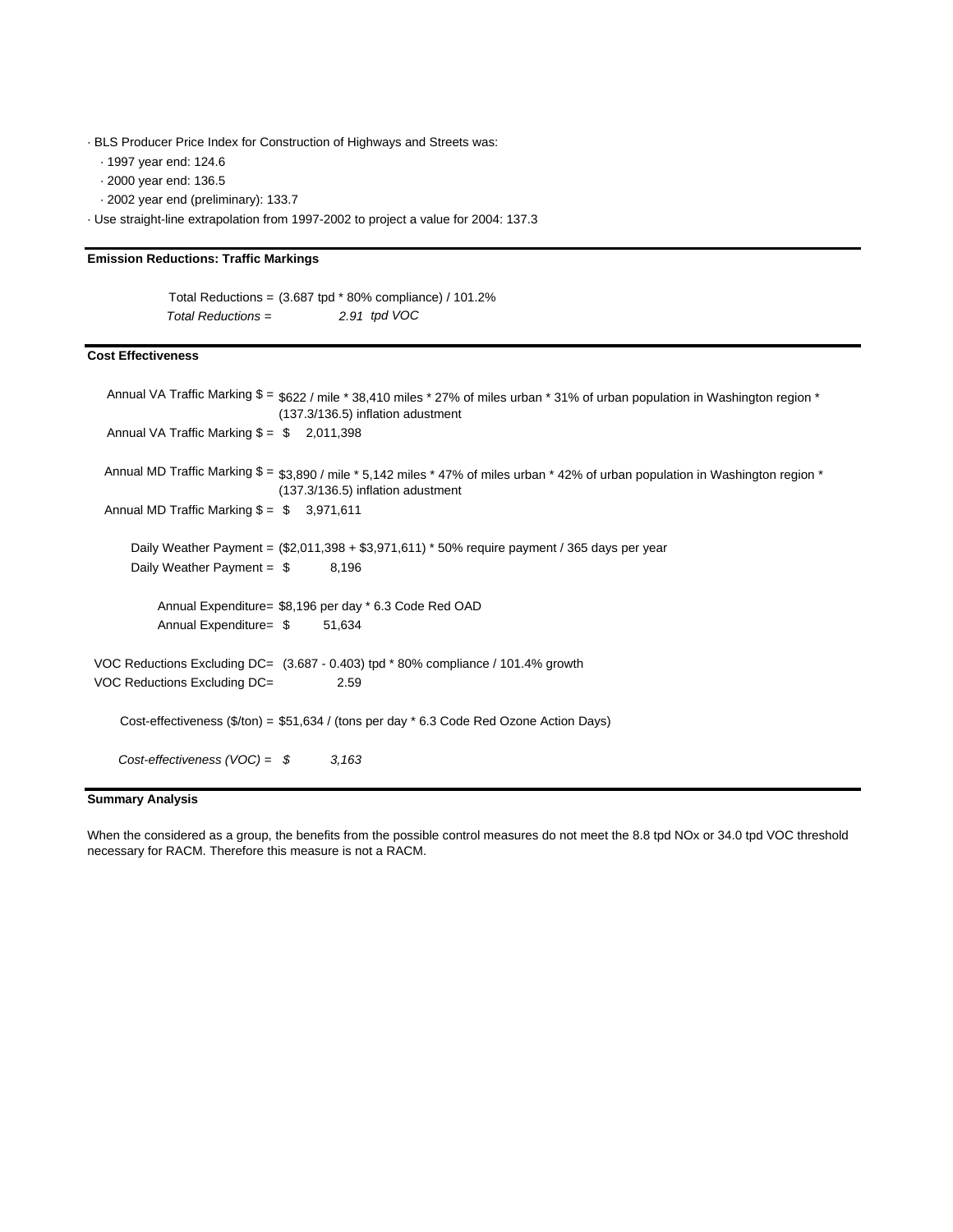# Measure C2: Low-Emission Asphalt

| <b>Measure Name:</b>            | C <sub>2</sub><br>Low-Emission Asphalt | Description:<br>Adopt SCAQMD Rules 1108: Cutback Asphalt (less<br>than $0.5\%$ VOC evaporating at 260F) and 1108.1: |  |  |
|---------------------------------|----------------------------------------|---------------------------------------------------------------------------------------------------------------------|--|--|
| <b>RACM Determination:</b>      | No.                                    | Emulsified Asphalt (less than 3% VOC evaporating at<br>260F)                                                        |  |  |
| Reason:                         | De minimis                             |                                                                                                                     |  |  |
| <b>Criterion Summary</b>        |                                        | <b>Issues</b>                                                                                                       |  |  |
| Year of First Benefits          | $2005+$                                | . Asphalt emissions in the region are only 0.025 tpd, which is below                                                |  |  |
| Enforceable<br>Yes              |                                        | the de minimis threshold of 0.1 tpd                                                                                 |  |  |
| <b>Economically Feasible</b>    | N/A                                    |                                                                                                                     |  |  |
| <b>Technologically Feasible</b> | Yes                                    |                                                                                                                     |  |  |
| Adverse Impacts                 | N/A                                    |                                                                                                                     |  |  |
| Intensive or Costly Effort      | No                                     |                                                                                                                     |  |  |
| <b>Estimated Cost</b>           | N/A                                    |                                                                                                                     |  |  |
| <b>Estimated Reductions</b>     | N/A                                    |                                                                                                                     |  |  |

### **Summary Analysis**

Emissions from asphalt paving do not exceed the *de minimis* threshold of 0.1 tpd. Therefore this measure is not a RACM.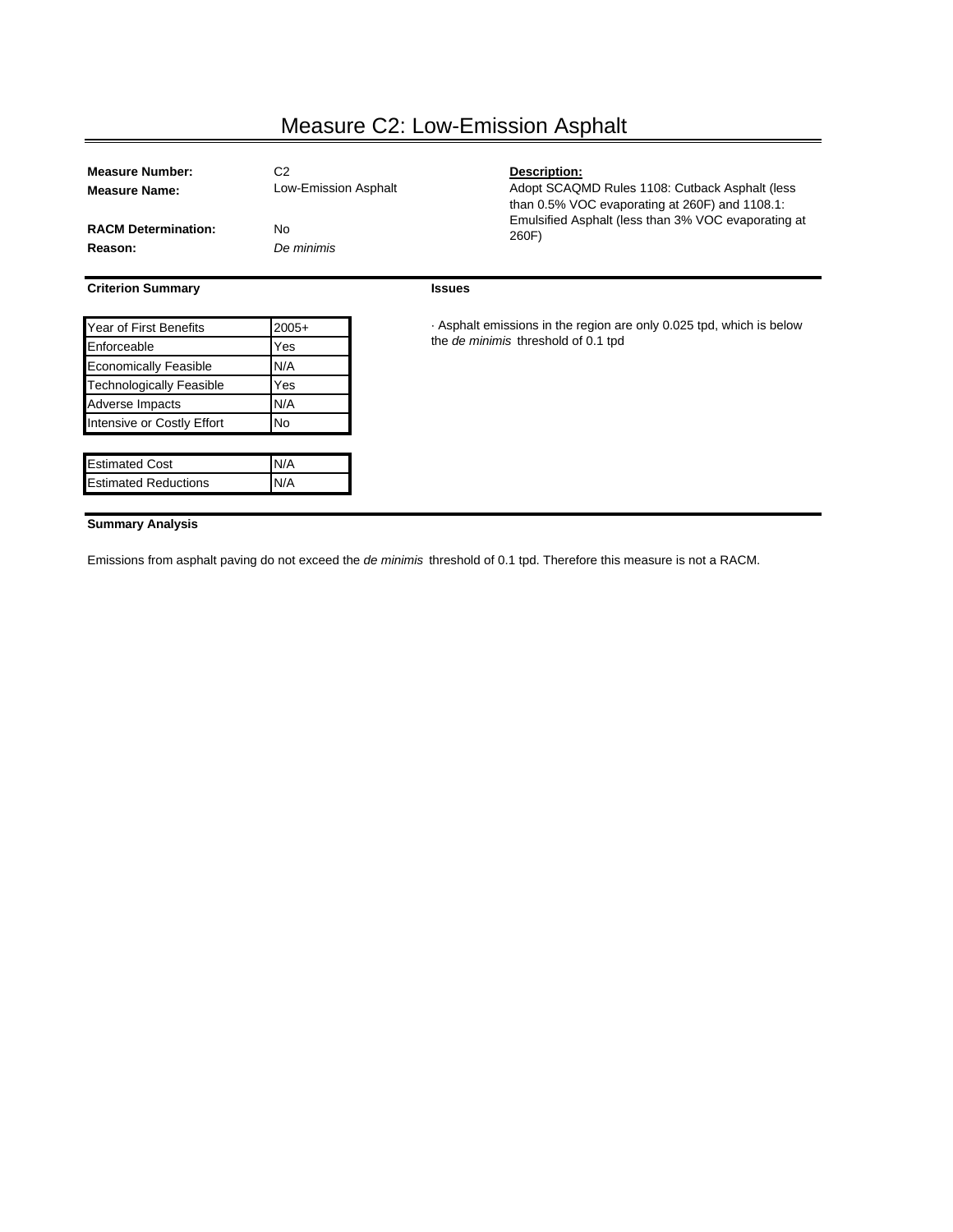# Measure F1: Low-Emission Water Heaters

| <b>Measure Number:</b><br><b>Measure Name:</b> | F <sub>1</sub>                         | Low-Emission Water Heaters                                            | Description:<br>Adopt SCAQMD Rule 1121: Control of NOx from<br>Residential Type Natural Gas Fired Water Heaters   |  |  |
|------------------------------------------------|----------------------------------------|-----------------------------------------------------------------------|-------------------------------------------------------------------------------------------------------------------|--|--|
| <b>RACM Determination:</b>                     | No.                                    |                                                                       |                                                                                                                   |  |  |
| Reason:                                        | Would not deliver benefits by May 2004 |                                                                       |                                                                                                                   |  |  |
| <b>Criterion Summary</b>                       |                                        | <b>Issues</b>                                                         |                                                                                                                   |  |  |
| <b>Year of First Benefits</b>                  | $2005+$                                | This measure would require state regulation. All three states require |                                                                                                                   |  |  |
| Enforceable                                    | Yes                                    |                                                                       | well over 12 months to develop, pass, and require compliance with a                                               |  |  |
| <b>Economically Feasible</b>                   | N/A                                    | regulation.                                                           |                                                                                                                   |  |  |
| <b>Technologically Feasible</b>                | Yes                                    | This measure would not require replacement of current water           |                                                                                                                   |  |  |
| Adverse Impacts                                | N/A                                    |                                                                       | heaters; rather it would require newly purchased water heaters to                                                 |  |  |
| Intensive or Costly Effort                     | No.                                    |                                                                       | meet a performance standard. Because the lifetime of a water heater                                               |  |  |
|                                                |                                        |                                                                       | often exceeds 20 years, turnover in the first few years of compliance<br>will produce only negligible benefits.   |  |  |
| <b>Estimated Cost</b>                          | N/A                                    |                                                                       |                                                                                                                   |  |  |
| <b>Estimated Reductions</b><br>0               |                                        |                                                                       | . Even if states could require compliance with this measure in 2004,<br>the benefits would be approximately zero. |  |  |

### **Summary Analysis**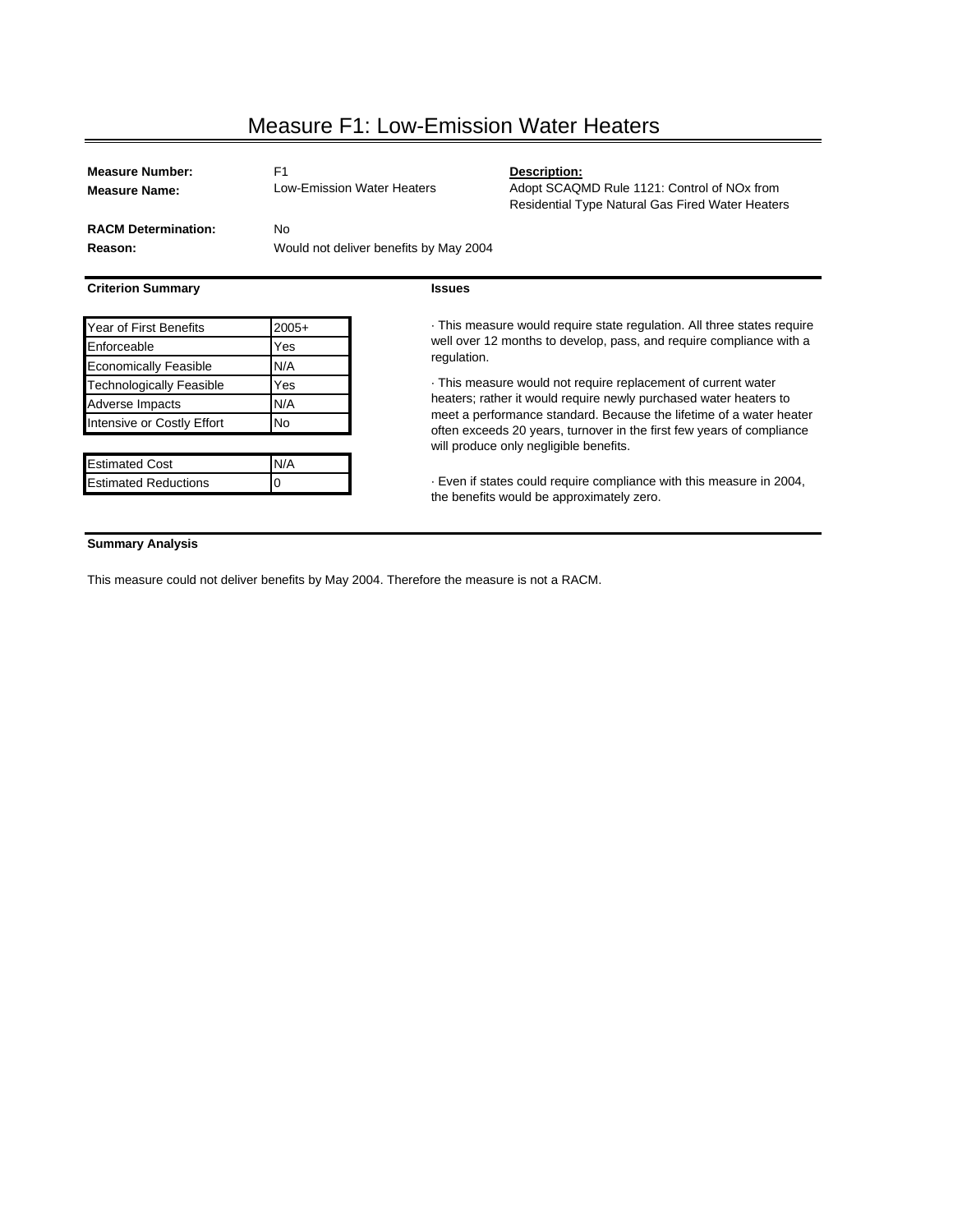# Measure F2: Low-Emission Furnaces

| <b>Measure Number:</b>                  | F <sub>2</sub>                         |                                                                                                                                                                                                                              | Description:                                                                                                      |  |  |
|-----------------------------------------|----------------------------------------|------------------------------------------------------------------------------------------------------------------------------------------------------------------------------------------------------------------------------|-------------------------------------------------------------------------------------------------------------------|--|--|
| <b>Measure Name:</b>                    | <b>Low-Emission Furnaces</b>           |                                                                                                                                                                                                                              | Adopt SCAQMD Rule 1111: NOx Emissions from<br>Natural Gas Fired, Fan-Type Central Furnaces (no                    |  |  |
| <b>RACM Determination:</b>              | No.                                    |                                                                                                                                                                                                                              | more than 40 nanograms of NO <sub>x</sub> per joule of useful<br>heat)                                            |  |  |
| Reason:                                 | Would not deliver benefits by May 2004 |                                                                                                                                                                                                                              |                                                                                                                   |  |  |
| <b>Criterion Summary</b>                |                                        | <b>Issues</b>                                                                                                                                                                                                                |                                                                                                                   |  |  |
| Year of First Benefits<br>$2005+$       |                                        |                                                                                                                                                                                                                              | This measure would require state regulation. All three states require                                             |  |  |
| Enforceable<br>Yes                      |                                        |                                                                                                                                                                                                                              | well over 12 months to develop, pass, and require compliance with a                                               |  |  |
| <b>Economically Feasible</b>            | N/A                                    | regulation.                                                                                                                                                                                                                  |                                                                                                                   |  |  |
| <b>Technologically Feasible</b>         | Yes                                    | . This measure would not require replacement of current furnaces;                                                                                                                                                            |                                                                                                                   |  |  |
| N/A<br>Adverse Impacts                  |                                        | rather it would require newly purchased furnaces to meet a<br>performance standard. Because a furnace can last for over 40 years,<br>turnover in the first few years of compliance will produce only<br>negligible benefits. |                                                                                                                   |  |  |
| <b>No</b><br>Intensive or Costly Effort |                                        |                                                                                                                                                                                                                              |                                                                                                                   |  |  |
|                                         |                                        |                                                                                                                                                                                                                              |                                                                                                                   |  |  |
| <b>Estimated Cost</b>                   | N/A                                    |                                                                                                                                                                                                                              |                                                                                                                   |  |  |
| <b>Estimated Reductions</b>             | 0                                      |                                                                                                                                                                                                                              | . Even if states could require compliance with this measure in 2004,<br>the benefits would be approximately zero. |  |  |
|                                         |                                        |                                                                                                                                                                                                                              |                                                                                                                   |  |  |

### **Summary Analysis**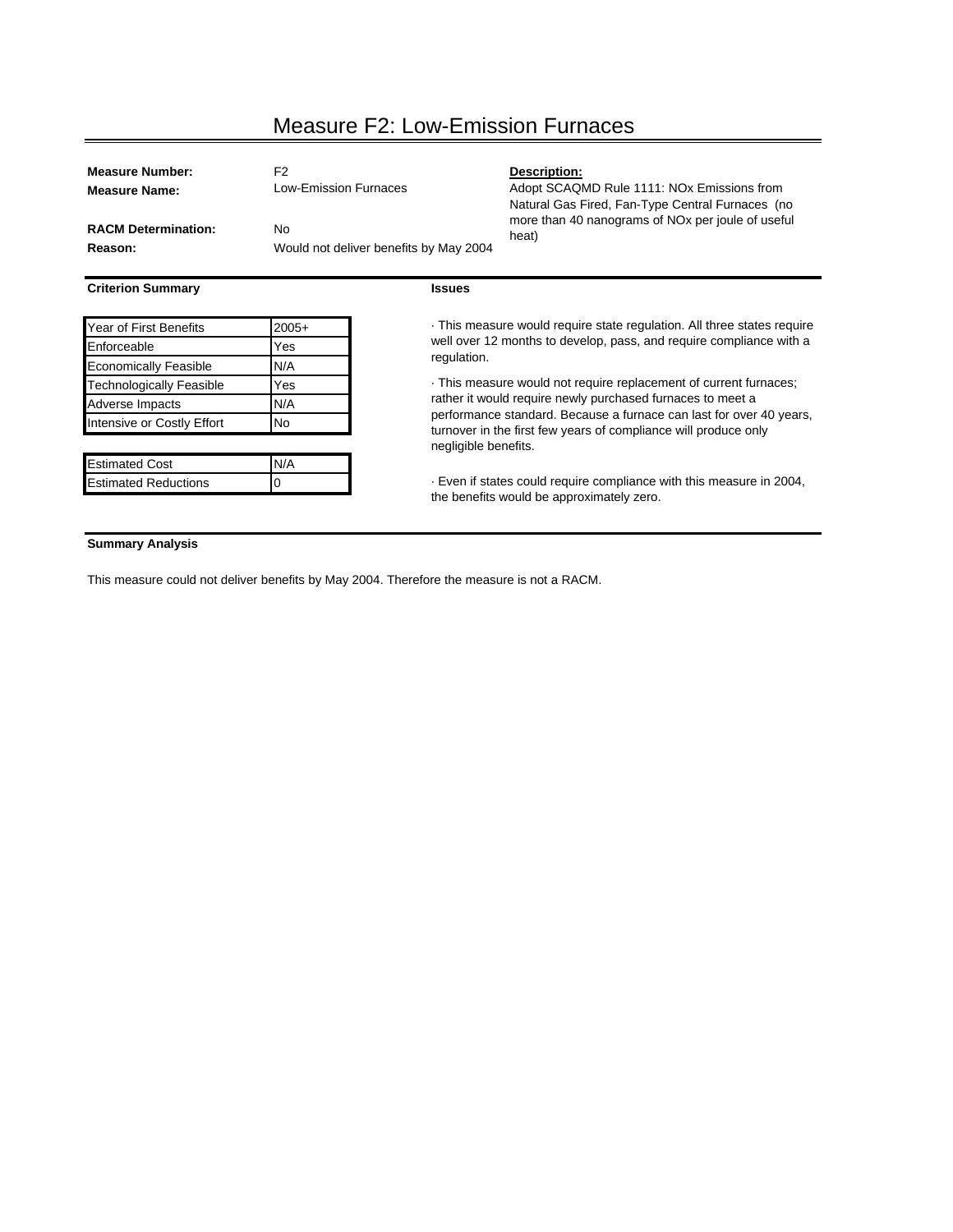### Measure L1: Control Locomotive Idling

| <b>Measure Number:</b>     | l 1                       | Description:                   |
|----------------------------|---------------------------|--------------------------------|
| <b>Measure Name:</b>       | Control Locomotive Idling | Seek voluntar<br>reduce idling |
| <b>RACM Determination:</b> | Possible                  | installation of                |
| <b>Reason:</b>             |                           |                                |

### **Criterion Summary**

| <b>Year of First Benefits</b>   | present |
|---------------------------------|---------|
| Enforceable                     | Yes     |
| <b>Economically Feasible</b>    | Yes     |
| <b>Technologically Feasible</b> | Yes     |
| <b>Adverse Impacts</b>          | No      |
| Intensive or Costly Effort      | N٥      |

| Estimated Cost (\$/ton NOx)       | 1 S | 1.250 |
|-----------------------------------|-----|-------|
| <b>Estimated Reductions (NOx)</b> |     | 0.06  |

### **Issues**

· CSX has approached the District of Columbia regarding installation of APUs on switchyard locomotives

installation of APUs or other methods

Seek voluntary agreement or implement regulations to reduce idling of locomotives at switchyards through

· CSX hoped to have the credits certified for sale. This would only be acceptable if the region agreed to purchase generated credits at the market price and retire them.

· As locomotives idle most during the winter months, it is unclear to what extent APU installation would reduce ozone formation

· Negotiations on this measure have been ongoing for over a year with little progress. State air agencies do not believe an MOU could be effective by 2004.

· VRE has already implemented wayside power units for 14 trainsets.

· As FY 04 budgets are complete, additional units could not be funded until FY 05, after the beginning of the 2004 ozone season

#### **Assumptions**

- · 14 VRE locomotives and trainsets operate on auxiliary power for 95 hours per week (M-F at night, all weekend)
- · 7 VRE locomotives and trainsets operate on auxiliary power for 30 hours per week (M-F midday)
- · Locomotives/transets would burn 2 gallons/hour at idle
- · Without APUs, yard emissions would be:
	- · 0.0506 lb VOC/gal
	- · 0.5044 lb NOx/gal

### **Emission Reductions**

Total VOC Reductions = ((14 trainsets \* 95 hours/wk + 7 trainsets \* 30 hours/wk) \* 2 gal/hour \* 0.0506 lb VOC/gal) / (14 *Total VOC Reductions = 0.006 tons VOC* Total NOx Reductions = ((14 trainsets \* 95 hours/wk + 7 trainsets \* 30 hours/wk) \* 2 gal/hour \* 0.5044 lb NOx/gal / (14 *Total NOx Reductions = 0.055 tons NOx* days/wk \* 2000 lb/ton) days/wk \* 2000 lb/ton)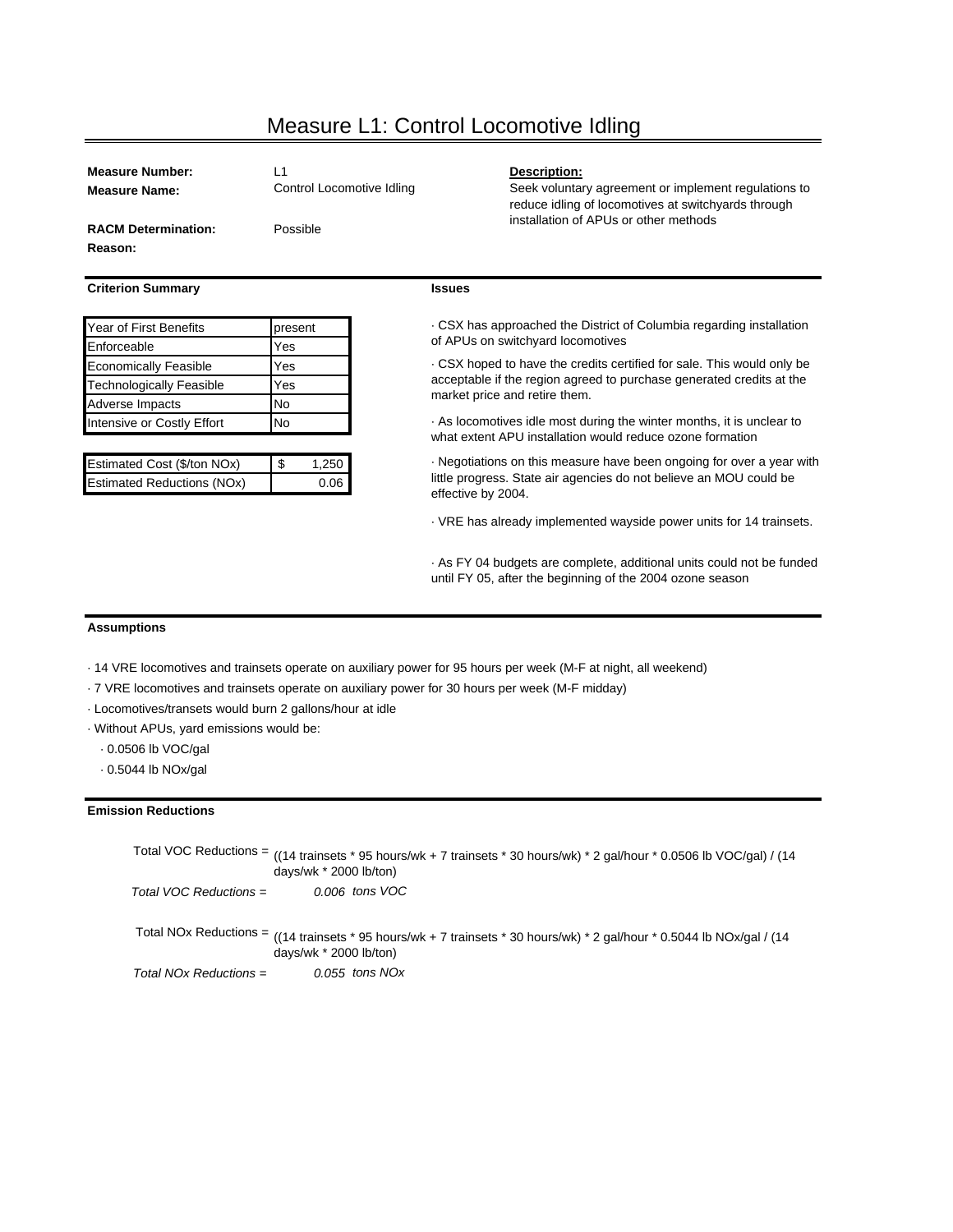### **Cost Effectiveness**

· EPA estimates cost effectiveness of operating APU for switcher unit at \$750-1,250 per ton.

### **Summary Analysis**

When the considered as a group, the benefits from the possible control measures do not meet the 8.8 tpd NOx or 34.0 tpd VOC threshold necessary for RACM. Therefore this measure is not a RACM.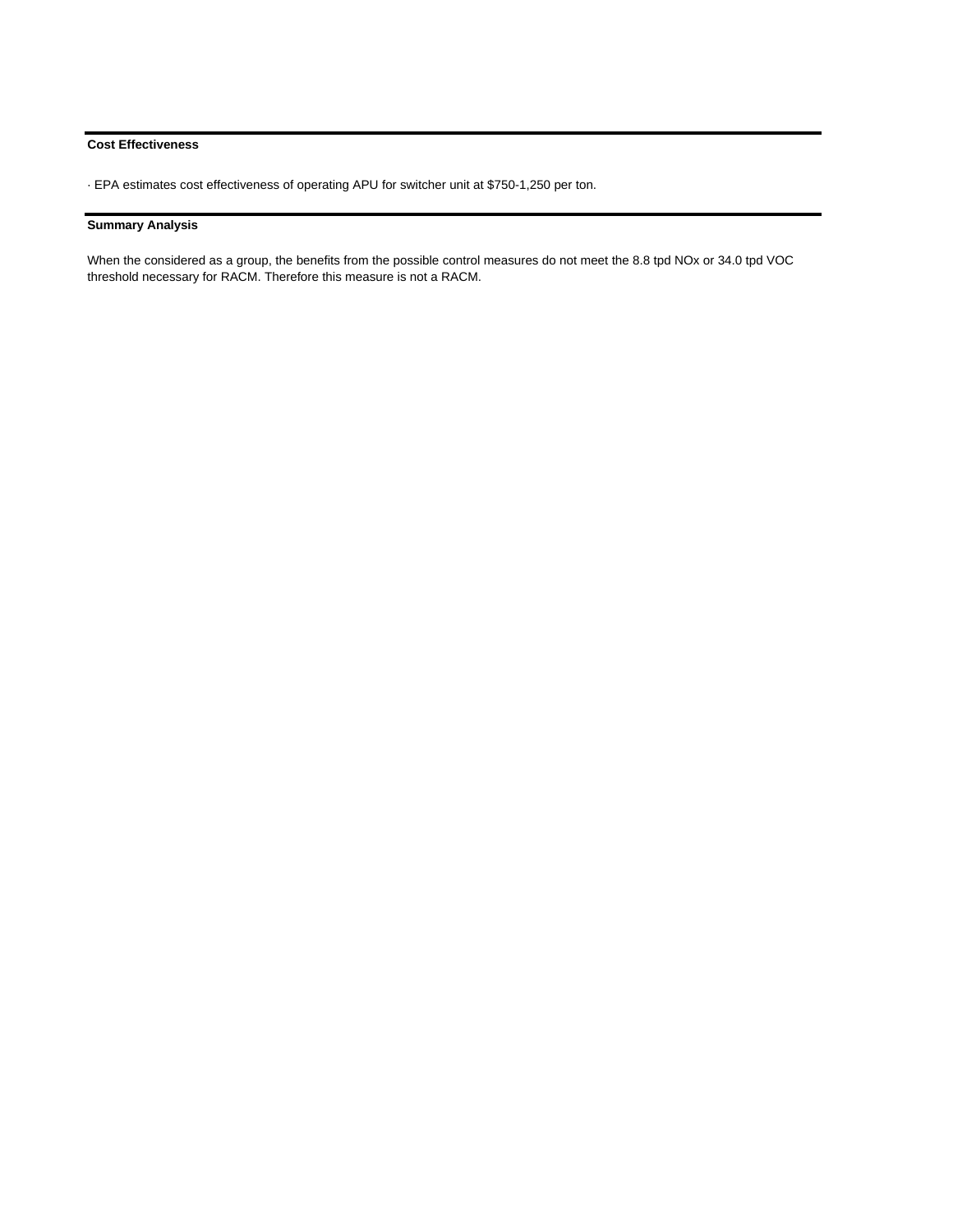### Measure L2: Retrofit/Repower Locomotives

| <b>Measure Number:</b><br><b>Measure Name:</b> | L2<br>Retrofit/Repower Locomotives     | Description:<br>Provide financial incentives to retrofit or repower<br>locomotives operating in the nonattainment area for |  |
|------------------------------------------------|----------------------------------------|----------------------------------------------------------------------------------------------------------------------------|--|
| <b>RACM Determination:</b>                     | No                                     | cleaner burning diesel or alternative fuels                                                                                |  |
| Reason:                                        | Would not deliver benefits by May 2004 |                                                                                                                            |  |
| <b>Criterion Summary</b>                       | <b>Issues</b>                          |                                                                                                                            |  |

| Year of First Benefits            | $2005+$ |
|-----------------------------------|---------|
| Enforceable                       | Yes     |
| <b>Economically Feasible</b>      | N/A     |
| <b>Technologically Feasible</b>   | Yes     |
| Adverse Impacts                   | No      |
| Intensive or Costly Effort        | No      |
|                                   |         |
| Estimated Cost (\$/ton NOx)       | N/A     |
| <b>Estimated Reductions (NOx)</b> | N/A     |

· Recent federal regulations will require retrofits of all repowered locomotives beginning in 2005.

· Most locomotives operating in the District of Columbia are fairly new and will not require a rebuild/repower for 5-10 years

· Local jurisdictions' budgets for FY04-05 (July 1 2003 - June 30 2004) have been completed. Funds could not be allocated for this program until FY 05, beginning July 2004. Equipment could not be purchased before the fiscal year begins.

· A similar program, implemented in California as part of the Carl Moyer program, has met with little to no response.

### **Summary Analysis**

This program could not be implemented in time to deliver benefits by May 2004. Additionally, similar programs in other areas of the country have been unsuccessful in recruiting participants.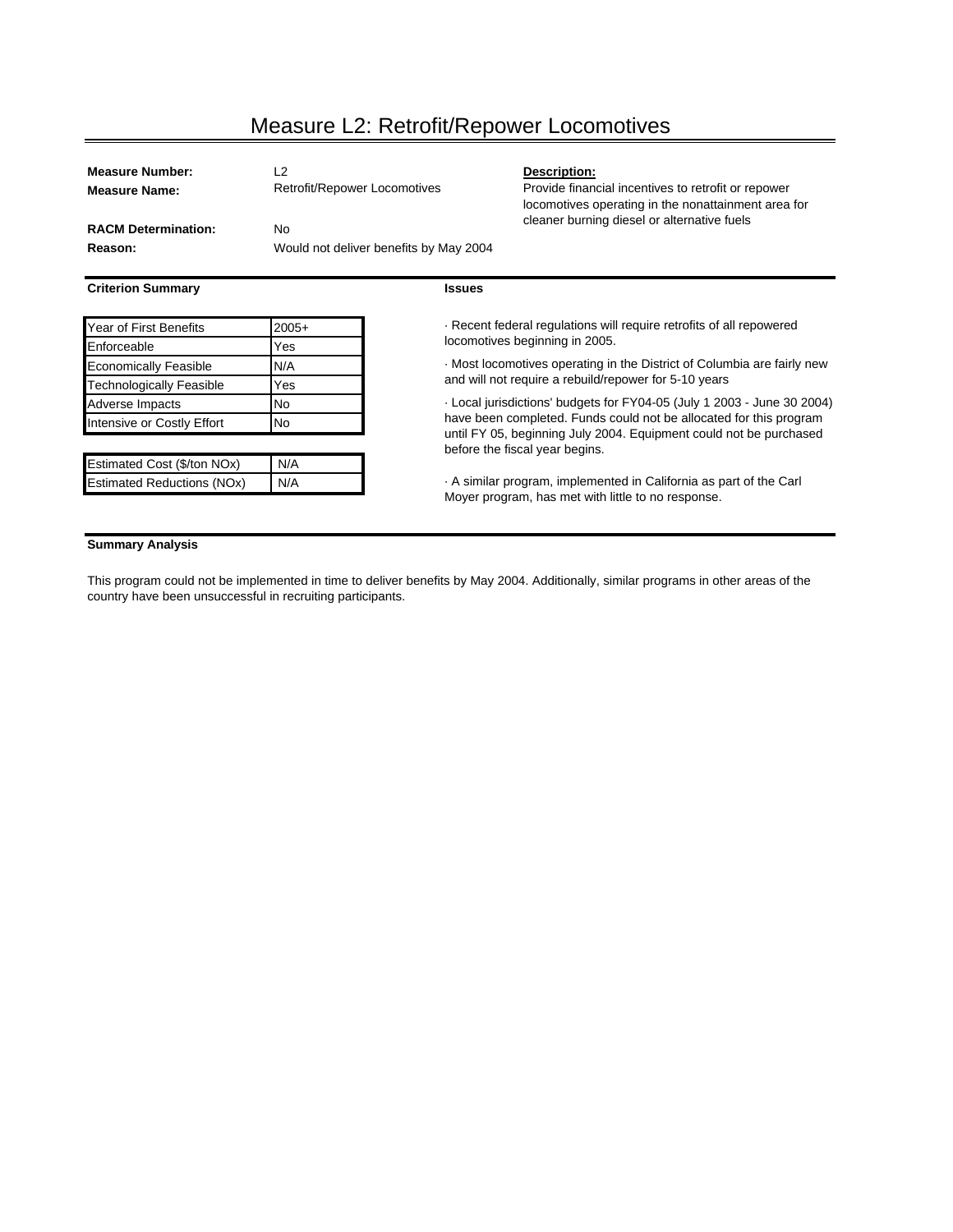# Measure O1: Open Burning

| <b>Measure Number:</b>                                    | O <sub>1</sub>                         | Description:                                                                                                                                 |  |
|-----------------------------------------------------------|----------------------------------------|----------------------------------------------------------------------------------------------------------------------------------------------|--|
| <b>Measure Name:</b>                                      | Open Burning                           | Eliminate open burning in counties adjacent to<br>nonattainment area                                                                         |  |
| <b>RACM Determination:</b>                                | No.                                    |                                                                                                                                              |  |
| Reason:                                                   | Would not deliver benefits by May 2004 |                                                                                                                                              |  |
| <b>Criterion Summary</b>                                  |                                        | <b>Issues</b>                                                                                                                                |  |
| Year of First Benefits<br>$2005+$                         |                                        | This measure would require state regulation. All three states require                                                                        |  |
| Enforceable                                               | Yes                                    | well over 12 months to develop, pass, and require compliance with a                                                                          |  |
| <b>Economically Feasible</b>                              | Yes                                    | regulation.                                                                                                                                  |  |
| Technologically Feasible<br>Yes<br>No.<br>Adverse Impacts |                                        | In order to take SIP credit for this measure, the Washington region<br>would need to add to its baseline inventory applicable emissions from |  |
|                                                           |                                        |                                                                                                                                              |  |
| Estimated Cost (\$/ton VOC)                               | N/A                                    |                                                                                                                                              |  |
| <b>Estimated Reductions (VOC)</b>                         | 0                                      | This accounting change would not decrease emissions within the                                                                               |  |

Washington area.

### **Summary Analysis**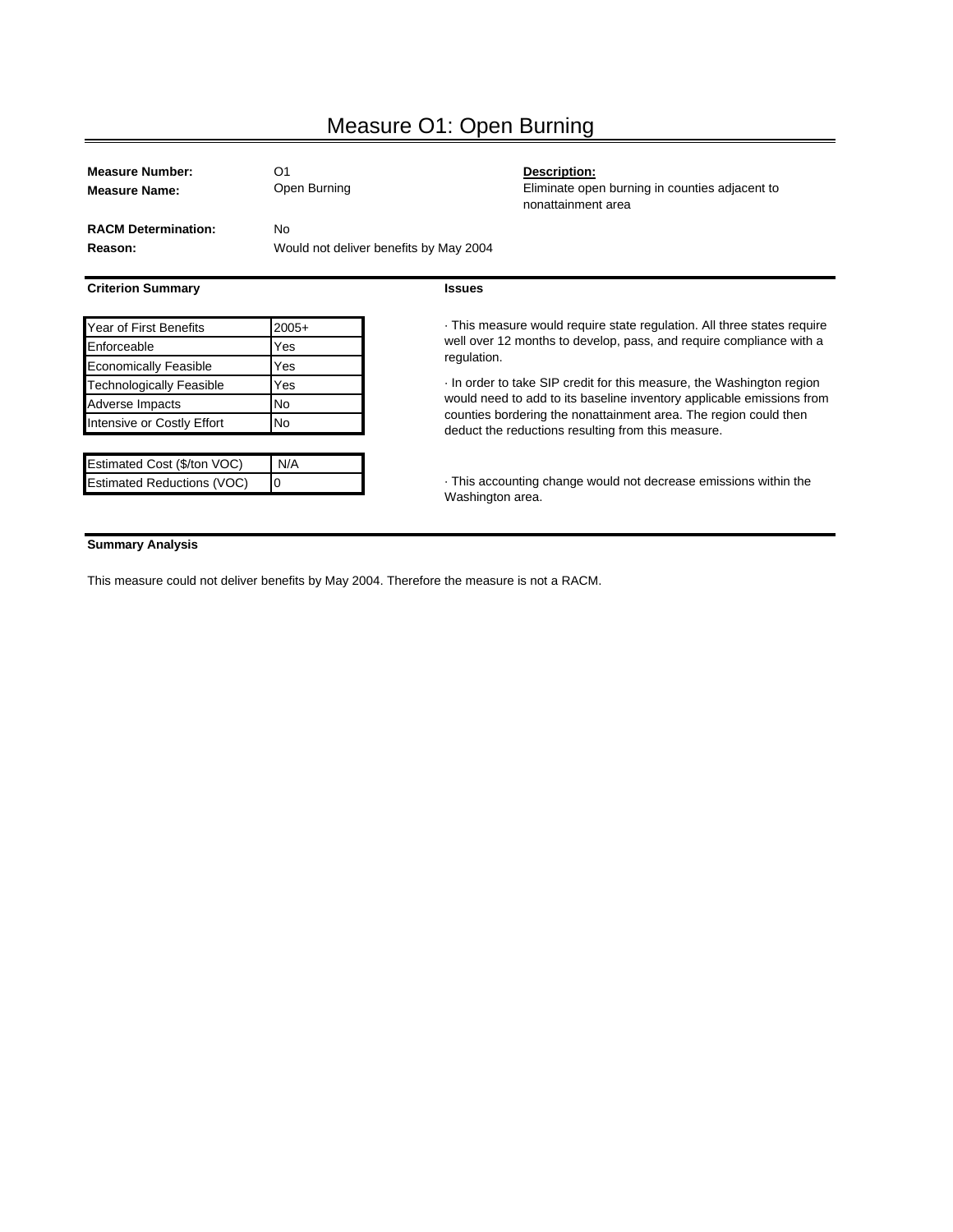## Measure P1: Reduced Emissions from Petroleum Storage Tanks

**Issues**

| <b>Measure Number:</b>     | P1                                                |
|----------------------------|---------------------------------------------------|
| <b>Measure Name:</b>       | Reduced Emissions from Petroleum<br>Storage Tanks |
| <b>RACM Determination:</b> | N٥                                                |
| Reason:                    | Would not deliver benefits by May 2004            |
|                            |                                                   |

### **Criterion Summary**

| Year of First Benefits          | $2005+$ |
|---------------------------------|---------|
| Enforceable                     | Yes     |
| <b>Economically Feasible</b>    | N/A     |
| <b>Technologically Feasible</b> | Yes     |
| Adverse Impacts                 | N/A     |
| Intensive or Costly Effort      | No      |
|                                 |         |

| <b>Estimated Cost</b>       | IN/A |
|-----------------------------|------|
| <b>Estimated Reductions</b> | IN/A |
|                             |      |

**Description:** 

Adopt SCAQMD Rule 1178: Further Reductions of VOC Emissions from Storage Tanks at Petroleum Facilities

· This measure would require state regulation. All three states require well over 12 months to develop, pass, and require compliance with a regulation.

### **Summary Analysis**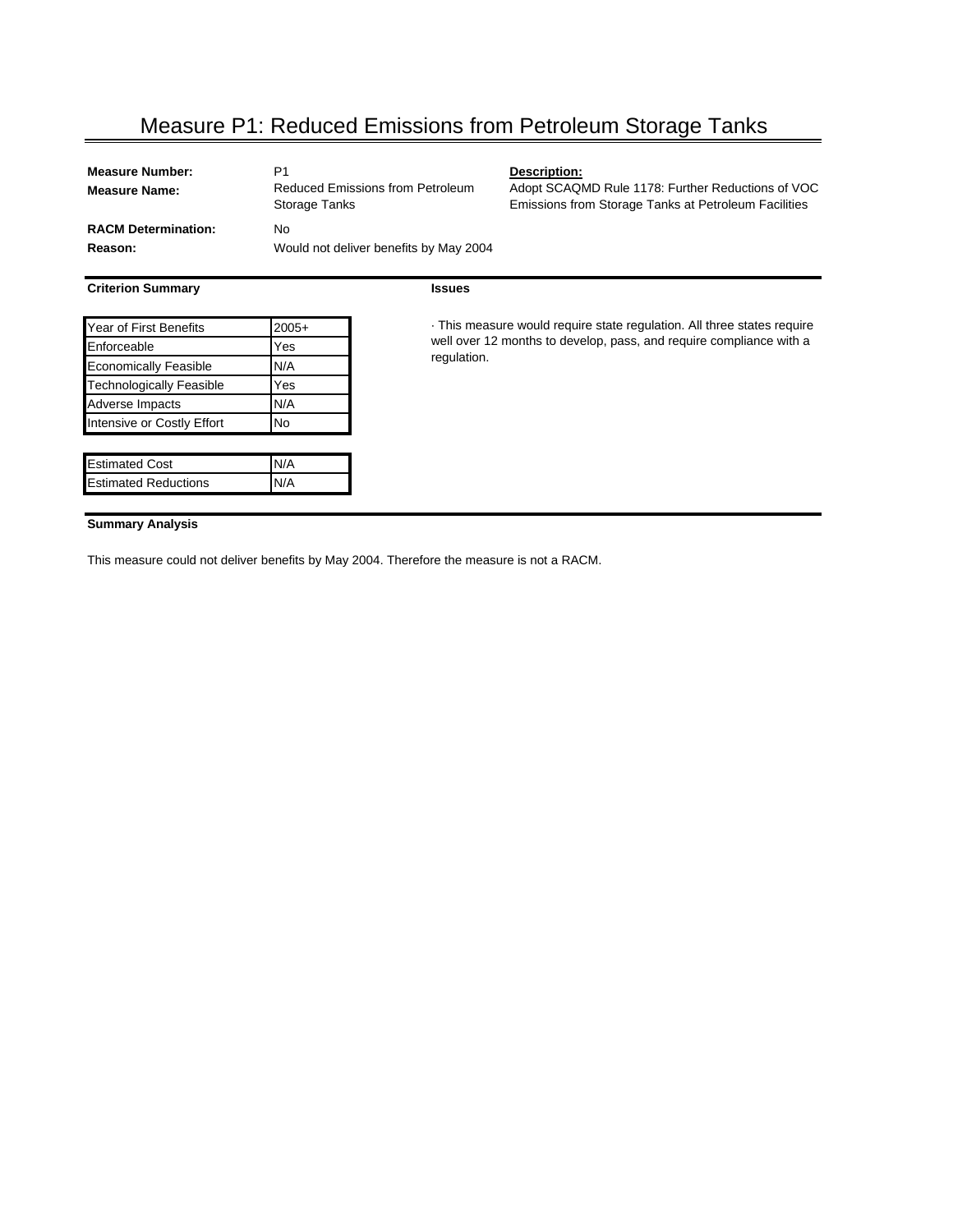# Measure X1: Implement OTC Beyond Nonattainment Area

| <b>Measure Number:</b><br>Measure Name: | X1<br>Implement OTC Beyond Nonattainment<br>Area | Description:<br>Take credit for reductions due to implementation of<br>OTC measures beyond nonattainment area |
|-----------------------------------------|--------------------------------------------------|---------------------------------------------------------------------------------------------------------------|
| <b>RACM Determination:</b><br>Reason:   | No<br>No creditable emission reductions          |                                                                                                               |

### **Criterion Summary**

| <b>Year of First Benefits</b>   | 2004 |
|---------------------------------|------|
| Enforceable                     | Yes  |
| <b>Economically Feasible</b>    | Yes  |
| <b>Technologically Feasible</b> | Yes  |
| Adverse Impacts                 | No   |
| Intensive or Costly Effort      | N٥   |

| Estimated Cost (\$/ton VOC)       | N/A |
|-----------------------------------|-----|
| <b>Estimated Reductions (VOC)</b> | I0  |

### **Issues**

 $\cdot$  MDE plans to implement the OTC measures statewide.

· Virginia has taken statewide implementation of the measures to the Air Pollution Control Board but is unsure whether statewide rules will be approved.

· In order to take SIP credit for this measure, the Washington region would need to add to its baseline inventory applicable emissions from counties bordering the nonattainment area. The region could then deduct the reductions resulting from this measure.

· This accounting change would decrease neither the absolute emissions nor the relative change in 1990-2005 emissions within the Washington area, because new baseline emissions would greatly exceed the reductions.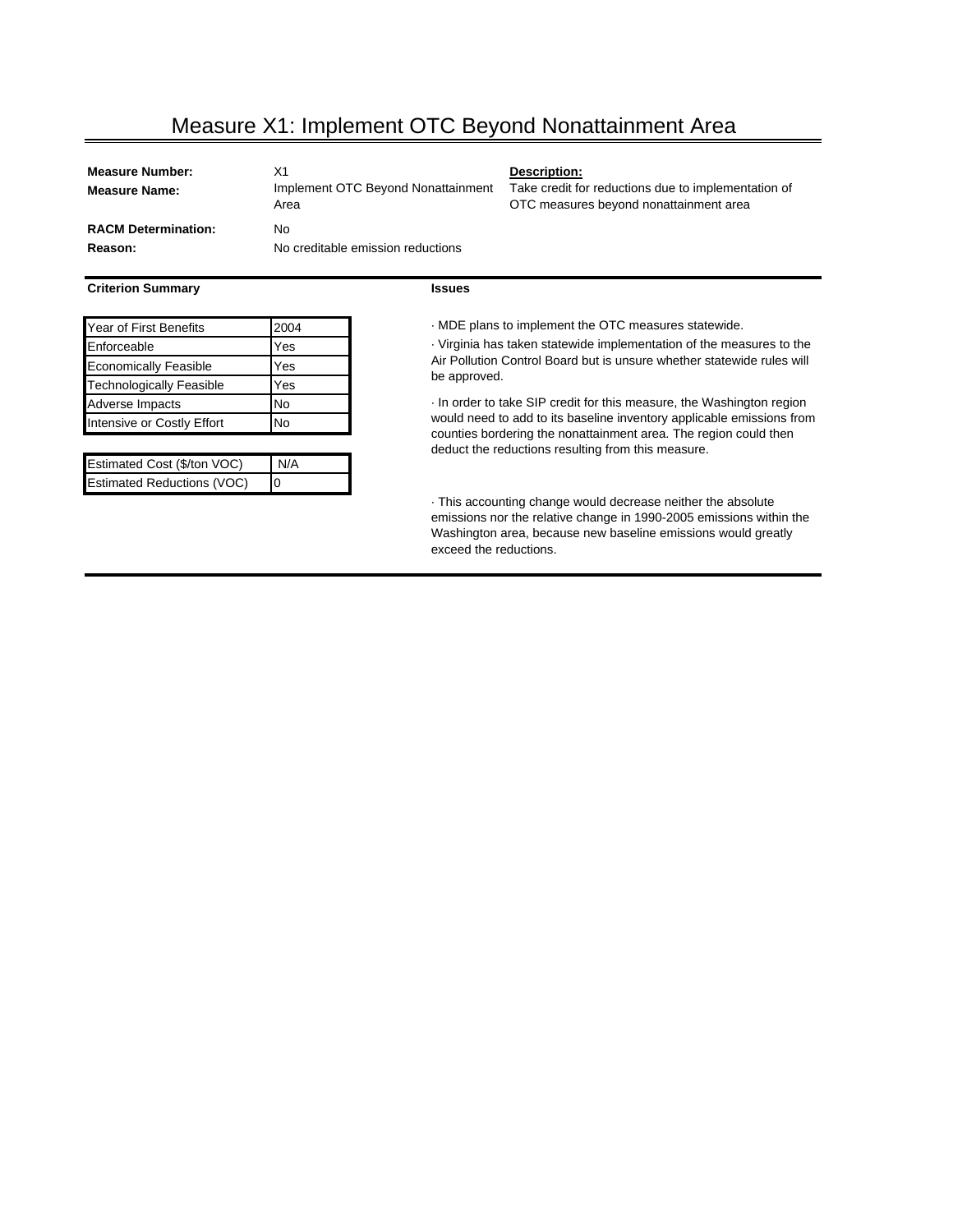## Measure X2: Episodic controls on pesticide application

| <b>Measure Number:</b><br><b>Measure Name:</b> | Х2<br>Episodic controls on pesticide application | Description:<br>Prohibit applic<br>exceedance o |
|------------------------------------------------|--------------------------------------------------|-------------------------------------------------|
| <b>RACM Determination:</b>                     | No.                                              |                                                 |
| Reason:                                        | Substantial adverse impacts                      |                                                 |

### **Criterion Summary**

| Year of First Benefits          | $2004+$ |
|---------------------------------|---------|
| Enforceable                     | N/A     |
| <b>Economically Feasible</b>    | N/A     |
| <b>Technologically Feasible</b> | Yes     |
| Adverse Impacts                 | Yes     |
| Intensive or Costly Effort      | No      |

| Estimated Cost (\$/ton VOC)       | N/A |
|-----------------------------------|-----|
| <b>Estimated Reductions (VOC)</b> | N/A |

#### **Issues**

· Maryland Department of the Environment says that approximately 80% of pesticide applications in the region are for agricultural purposes.

exceedance days

Prohibit application of pesticides on forecasted ozone

· The remaining 20% of spraying is for government or public use. Most government uses are for public health reasons, such as prevention of West Nile virus or malaria. Delaying this type of spraying could have serious public health effects. Therefore, this measure would prohibit only pesticide spraying that is not necessary for public health.

· Farmers already try to limit the days on which they apply pesticides to reduce runoff affecting local water quality.

· Because current farming practices advocate minimal use of pesticide, when application is necessary the need is often critical. Crops can be decimated within days. Therefore this measure could have a substantial adverse impact on local farmers.

· Additionally, enforcement of this measure would be extremely difficult, as farmers are widely dispersed within the nonattainment area and enforcement would require in-person visits to farms.

· This measure would require state regulation. All three states require well over 12 months to develop, pass, and require compliance with a regulation.

### **Summary Analysis**

This measure would have substantial adverse impacts on public health if applied to spraying by the public sector. A regulation affecting the private sector could not deliver benefits by May 2004. Therefore this measure is not a RACM.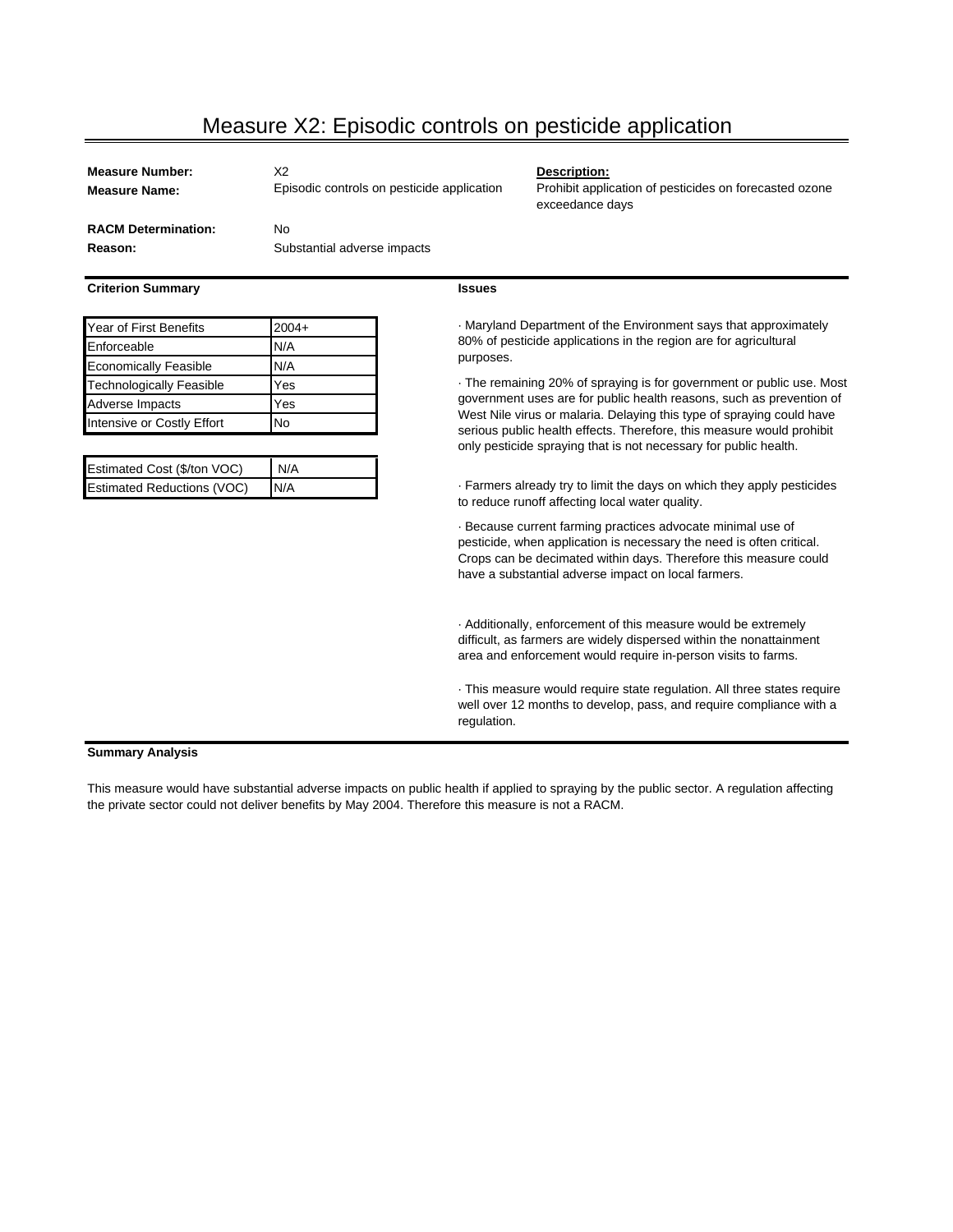# Measure X3: Enhanced enforcement

| <b>Measure Number:</b><br><b>Measure Name:</b> | X <sub>3</sub><br>Enhanced enforcement              | Description:<br>Enhance enforcement of existing area source<br>regulations                                                                                                                                                                                          |
|------------------------------------------------|-----------------------------------------------------|---------------------------------------------------------------------------------------------------------------------------------------------------------------------------------------------------------------------------------------------------------------------|
| <b>RACM Determination:</b><br>Reason:          | <b>No</b><br>Would not deliver benefits by May 2004 |                                                                                                                                                                                                                                                                     |
| <b>Criterion Summary</b>                       |                                                     | <b>Issues</b>                                                                                                                                                                                                                                                       |
| Year of First Benefits                         | $2005+$                                             | . For each affected group of sources, an initial study must be                                                                                                                                                                                                      |
| Enforceable                                    | N/A                                                 | completed to document current rule effectiveness.                                                                                                                                                                                                                   |
| <b>Economically Feasible</b>                   | N/A                                                 |                                                                                                                                                                                                                                                                     |
| Technologically Feasible                       | Yes                                                 | - From EPA's "Guidance on the Adjusted Base Year Emissions                                                                                                                                                                                                          |
| Adverse Impacts                                | No.                                                 | Inventory and the 1996 Target for the 15 Percent Rate-of-Progress                                                                                                                                                                                                   |
| Intensive or Costly Effort                     | No                                                  | Plans", enhanced rule effectiveness over the EPA default value of<br>80% must be demonstrated through preparation and implementation                                                                                                                                |
|                                                |                                                     | of an enforcement plan and the subsequent completion of a study                                                                                                                                                                                                     |
| Estimated Cost (\$/ton VOC)                    | N/A                                                 | documenting enhanced rule effectiveness.                                                                                                                                                                                                                            |
| <b>Estimated Reductions (VOC)</b>              | N/A                                                 |                                                                                                                                                                                                                                                                     |
|                                                |                                                     | The region has not prepared a plan to increase enforcement.<br>Because FY 04 budgets are complete, preparation and<br>implementation of a plan and completion of a follow-up study could<br>not be funded until FY 05. Until a plan is completed, there is no basis |

for the region to claim that it could increase compliance. Even if the study were funded immediately, it could not be completed, approved

and implemented by May 2004.

### **Summary Analysis**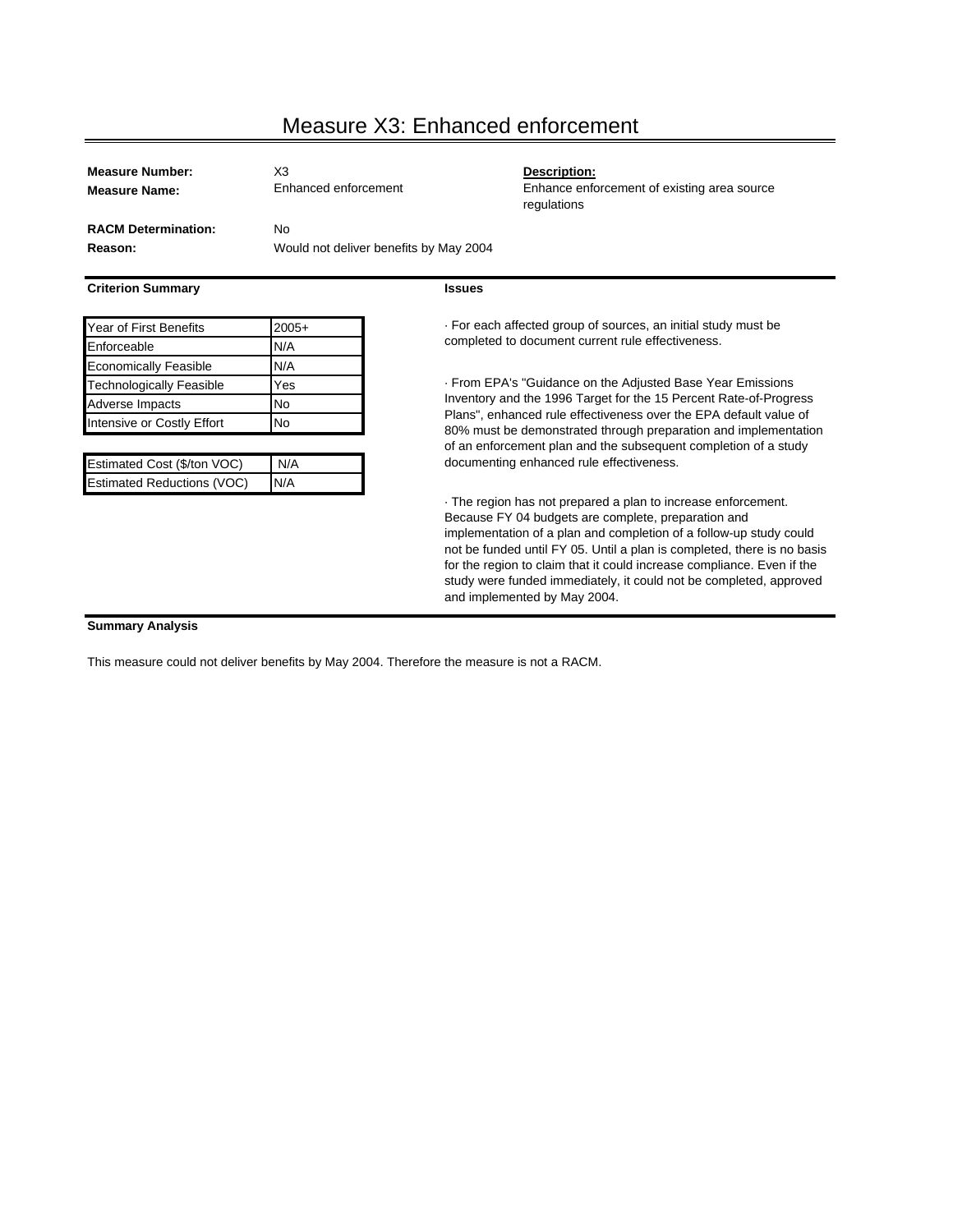### Measure X4: Implement VOC RACT Beyond Nonattainment Area

| <b>Measure Number:</b>     | X4                                              |
|----------------------------|-------------------------------------------------|
| <b>Measure Name:</b>       | Implement VOC RACT Beyond<br>Nonattainment Area |
| <b>RACM Determination:</b> | N٥                                              |
| Reason:                    | No creditable emission reductions               |
|                            |                                                 |

### **Criterion Summary**

| ×<br>×<br>. .<br>v<br>v<br>×<br>v<br>×<br>٧ |
|---------------------------------------------|
|---------------------------------------------|

Enforceable **Yes** Yes Virginia is considering extending RACT rules statewide. Economically Feasible **Yes** Technologically Feasible Yes Adverse Impacts No Intensive or Costly Effort No

| Iо<br><b>Estimated Reductions (VOC)</b> | Estimated Cost (\$/ton VOC) | N/A |
|-----------------------------------------|-----------------------------|-----|
|                                         |                             |     |

Year of First Benefits **present present** *present present present present present present present present present present present present present present present* 

**Description:** 

· In order to take SIP credit for this measure, the Washington region would need to add to its baseline inventory applicable emissions from counties bordering the nonattainment area. The region could then deduct the reductions resulting from this measure.

Take credit for reductions due to implementation of VOC RACT rules beyond nonattainment area

· This accounting change would decrease neither the absolute emissions nor the relative change in 1990-2005 emissions within the Washington area, because new baseline emissions would greatly exceed the reductions.

### **Summary Analysis**

This measure results in no creditable emissions reductions for the Washington region. Therefore it is not a RACM.